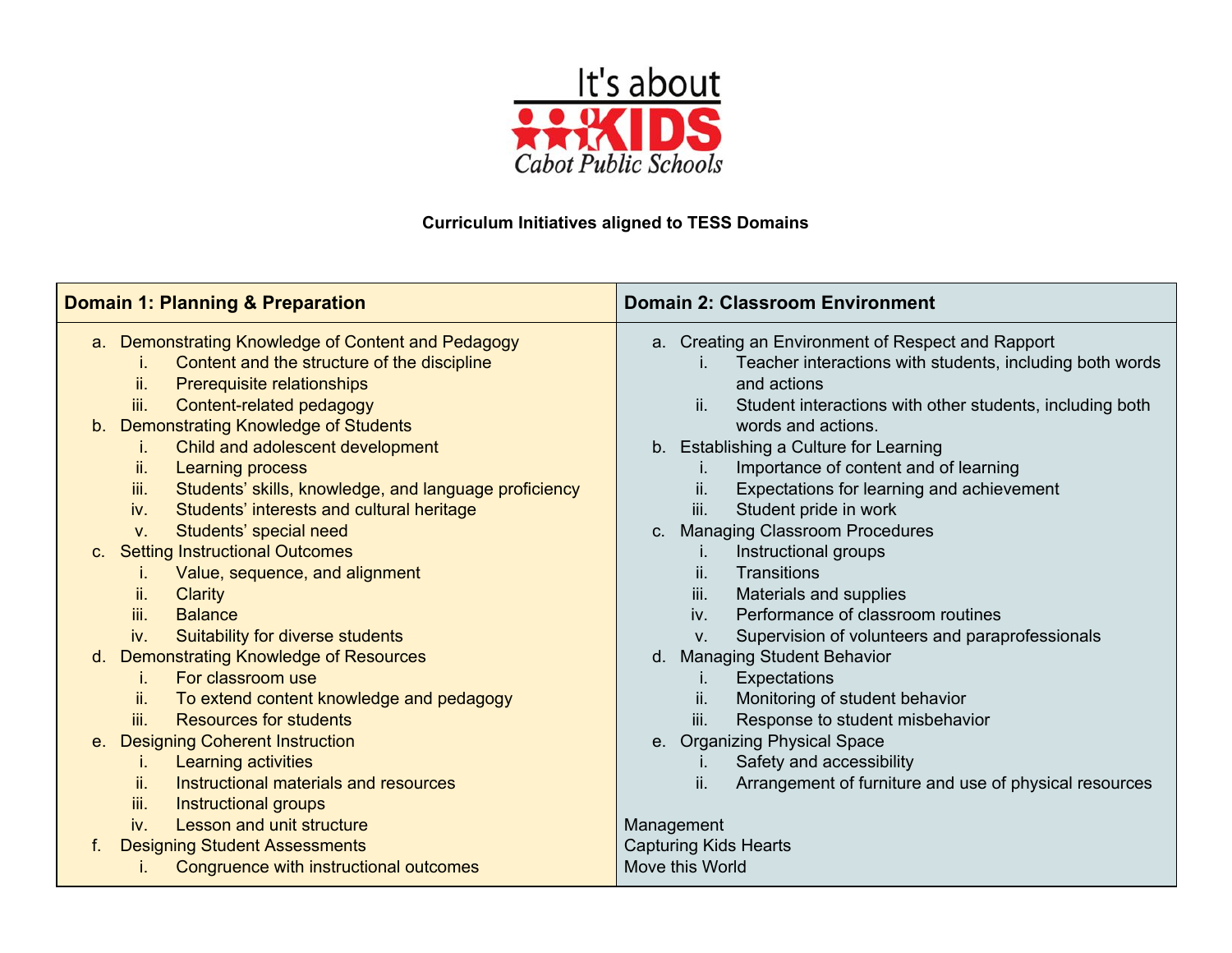| ii.<br>Criteria and standards<br>iii.<br>Design of formative assessments<br>iv.<br>Use for planning<br><b>Deconstructing/Reconstructing Standards</b><br><b>NWEA Map</b><br><b>Edulastic</b><br><b>ACT Aspire Resources</b><br><b>Hattie High Yield Strategies</b><br><b>Visible Learning-Fisher &amp; Frey</b><br>Marzano Art & Science of Teaching<br>DOK + Questioning<br>PLCs + Kid Talks for RTI<br><b>Science of Reading</b><br><b>QuEST</b><br>Marzano - High Reliability Schools<br><b>Heggerty</b><br>Equipped-Kilpatrick (One Minute, PA)<br><b>Phonics First</b><br>Wit & Wisdom<br><b>Empowering Writers/Step Up to Writing</b>                                                    | <b>Ruby Payne</b><br><b>Conscious Discipline</b><br>RTI/WTI<br><b>Flexible Seating</b><br><b>Math Interventionists</b><br>Reading Interventionists<br>GT/Sped/ELL/504<br>G.U.I.D.E for Life (ADE)<br>Differentiation: Content, Product, Process<br><b>Student Empowerment/Voice</b>                                                                                                                                                                                                                                                                                                                                                                |
|------------------------------------------------------------------------------------------------------------------------------------------------------------------------------------------------------------------------------------------------------------------------------------------------------------------------------------------------------------------------------------------------------------------------------------------------------------------------------------------------------------------------------------------------------------------------------------------------------------------------------------------------------------------------------------------------|----------------------------------------------------------------------------------------------------------------------------------------------------------------------------------------------------------------------------------------------------------------------------------------------------------------------------------------------------------------------------------------------------------------------------------------------------------------------------------------------------------------------------------------------------------------------------------------------------------------------------------------------------|
| <b>Domain 4: Professional Responsibilities</b><br><b>Reflecting on Teaching</b><br>a.<br>Accuracy<br>ii.<br>Use in future teaching<br><b>Maintaining Accurate Records</b><br>b.<br>Student completion of assignments<br>L.<br>Student progress in learning<br>ii.<br>iii.<br>Non-instructional records<br><b>Communicating with Families</b><br>C.<br>Information about the instructional program<br>Information about individual students<br>ii.<br>iii.<br>Engagement of families in the instructional program<br>Participating in a Professional Community<br>d.<br>Relationships with colleagues<br>Involvement in culture of professional inquiry<br>ii.<br>iii.<br>Service to the school | <b>Domain 3: Instruction</b><br>a. Communicating With Students<br><b>Expectations for learning</b><br>ii.<br>Directions for activities<br>iii.<br><b>Explanations of content</b><br>Use of oral and written language<br>iv.<br><b>Using Questioning and Discussion Techniques</b><br>b <sub>1</sub><br>Quality of questions/prompts<br>Τ.<br><b>Discussion techniques</b><br>ii.<br>iii.<br>Student participation<br><b>Engaging Students in Learning</b><br>C.<br>Activities and assignments<br>Grouping of students<br>ii.<br>Instructional materials and resources<br>iii.<br>Structure and pacing<br>iv.<br>d. Using Assessment in Instruction |